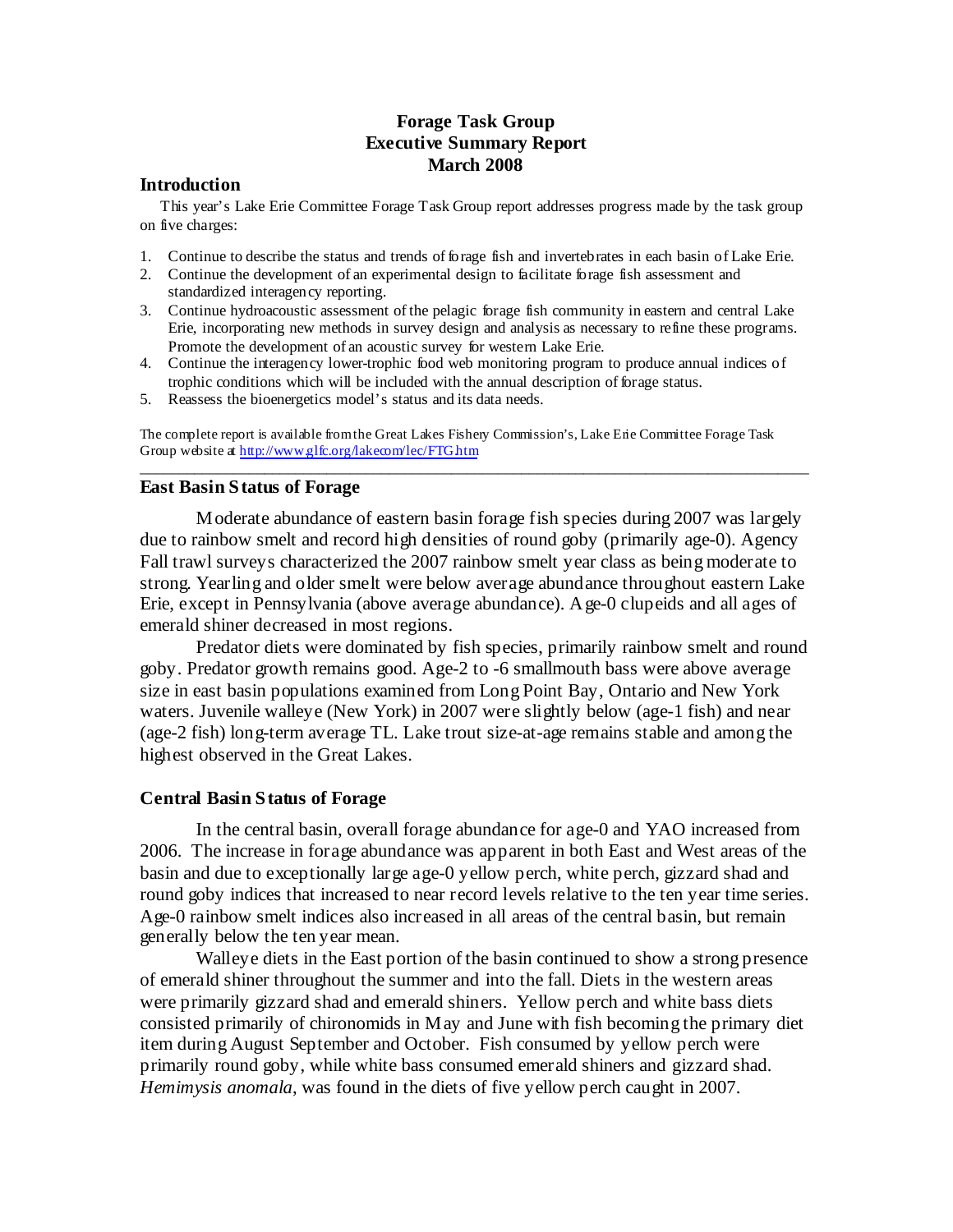#### **West Basin Status of Forage**

Increases in western basin forage abundance were notable for age-0 freshwater drum, white perch, yellow perch and walleye. Age-0 gizzard shad decreased from 2006, while alewife increased slightly; both remained well below long-term means. Numbers of all ages of round gobies increased for the second year in a row.

Adult and yearling walleye diets remained dominated by gizzard shad and emerald shiner. Yellow perch diets were dominated seasonally by zooplankton and invertebrates. Round gobies, emerald shiners, and trout-perch were notable fish components of yellow perch diets in fall samples. Lengths of age-0 walleye, yellow perch, white bass, and white perch slightly decreased in 2007 relative to 2006, while smallmouth bass lengths were up slightly.

### **Trawl Comparison**

In 2008, ODNR, Scudder Mackey, and USGS plan to conduct tests to estimate bottom trawl dimensions using three types of assessment gear (side-scan sonar, BioSonics, and Notus) simultaneously. These tests will be similar to those run in 2006 by the MDNR.

### **Summary of Species CPUE Statistics**

Interagency trawling has been conducted in Ontario, Ohio and Michigan waters of the western basin of Lake Erie in August of each year since 1987 to measure basin-wide recruitment of percids and forage species. Total forage abundance and biomass increased in 2007, reaching its highest level since 2004 and 1990, respectively. White perch recruitment in 2007 was responsible for much of this increase.

### **Trawl Comparison Exercise**

The Forage Task Group is looking into the possibility of continuing the trawl comparison exercise to include the boats and agencies of the central and eastern basins. This would provide further improvement in coordination and integration of trawl surveys conducted throughout the basins of Lake Erie.

### **Hydroacoustic Assessments**

The Forage Task Group introduced fisheries hydroacoustic technology to assess pelagic forage fish stocks in Lake Erie, beginning with surveys of the east basin in 1993, followed by more recent expanded coverage to the central (2000) and west (2004) basins. Recent year basin surveys have been accomplished as independent, approximately concurrent summer-time efforts during the new-moon phase in July. Participation in each basin acoustic survey has been shared among jurisdictional agencies with support from the USGS, and typically employs at least two agency research vessels, one to collect the electronic acoustic data, the other to obtain mid-water trawl catch samples.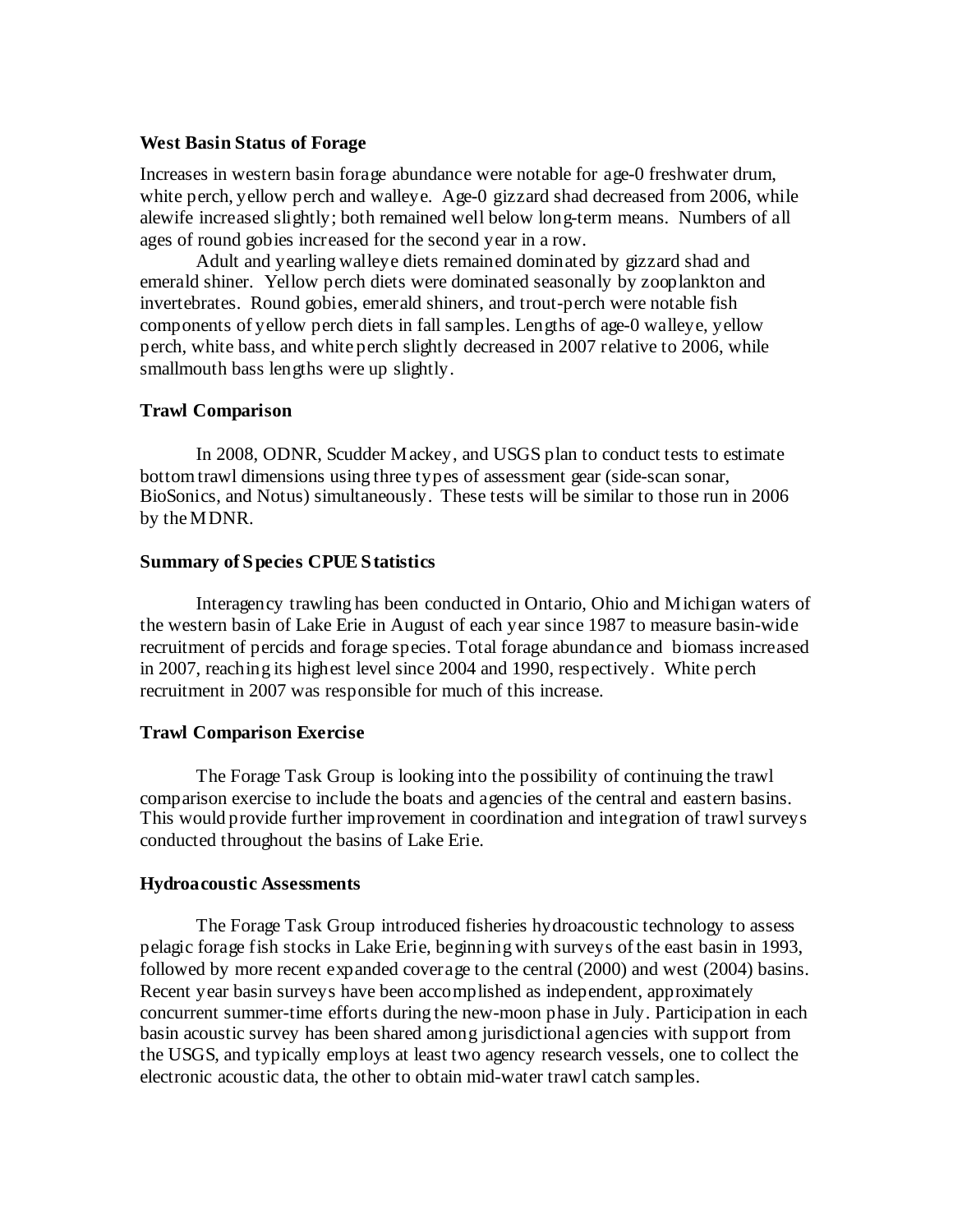Beyond maintaining the standardized July survey effort, the FTG has been very actively pursuing initiatives to address survey design and analysis procedures to maintain an up-to-date and defensible scientific method for the Lake Erie fisheries acoustic assessment program. Presentation of eastern basin acoustic survey results had been suspended while the principal investigators were immersed in other initiatives pertaining largely to data processing/analysis methods, software/hardware expansion/upgrades, and echosounder calibrations. New standard analysis procedures are being developed and will be eventually applied to the east basin 11-year series of split-beam acoustic data. Furthermore, upon completion of these new analyses, Forage Task Group acoustic survey investigators currently pursuing somewhat independent efforts in the eastern, central and western basins expect to integrate their analysis and reporting efforts to produce a lake wide July snapshot of pelagic fish density and distribution for Lake Erie.

|                                | 2007 Acoustic Surveys by Basin |                  |                       |
|--------------------------------|--------------------------------|------------------|-----------------------|
| <b>Survey Descriptor</b>       | West                           | <b>Central</b>   | East                  |
| Survey Period; (No. Nights)    | July 24-25; $(2)$              | July $9-19: (4)$ | July 9-17; $(5)$      |
| No. Transects; (total km)      | 3(74)                          | 4(233)           | 12; (319)             |
| Echosounder - make / model     | BioSonics DT-X                 | BioSonics DT-X   | Simrad EY60           |
| - beam type                    | Split beam                     | Split beam       | Split beam            |
| frequency                      | $201$ kHz                      | $129$ kHz        | $120$ kHz             |
| Transducer; beamwidth          | BioSonics; 6.8°                | BioSonics; 6.9°  | ES120-7c; $7^{\circ}$ |
| No. mid-water trawl samples    | 0                              | 45               | 19                    |
| No. water temperature profiles | 3                              | 24               | 41                    |
| Approx. kilobytes recorded     | 602,811                        | 1,327,000        | 1,527,000             |

The table and figure below provide a summary of the three Lake Erie basin acoustic surveys in 2007.